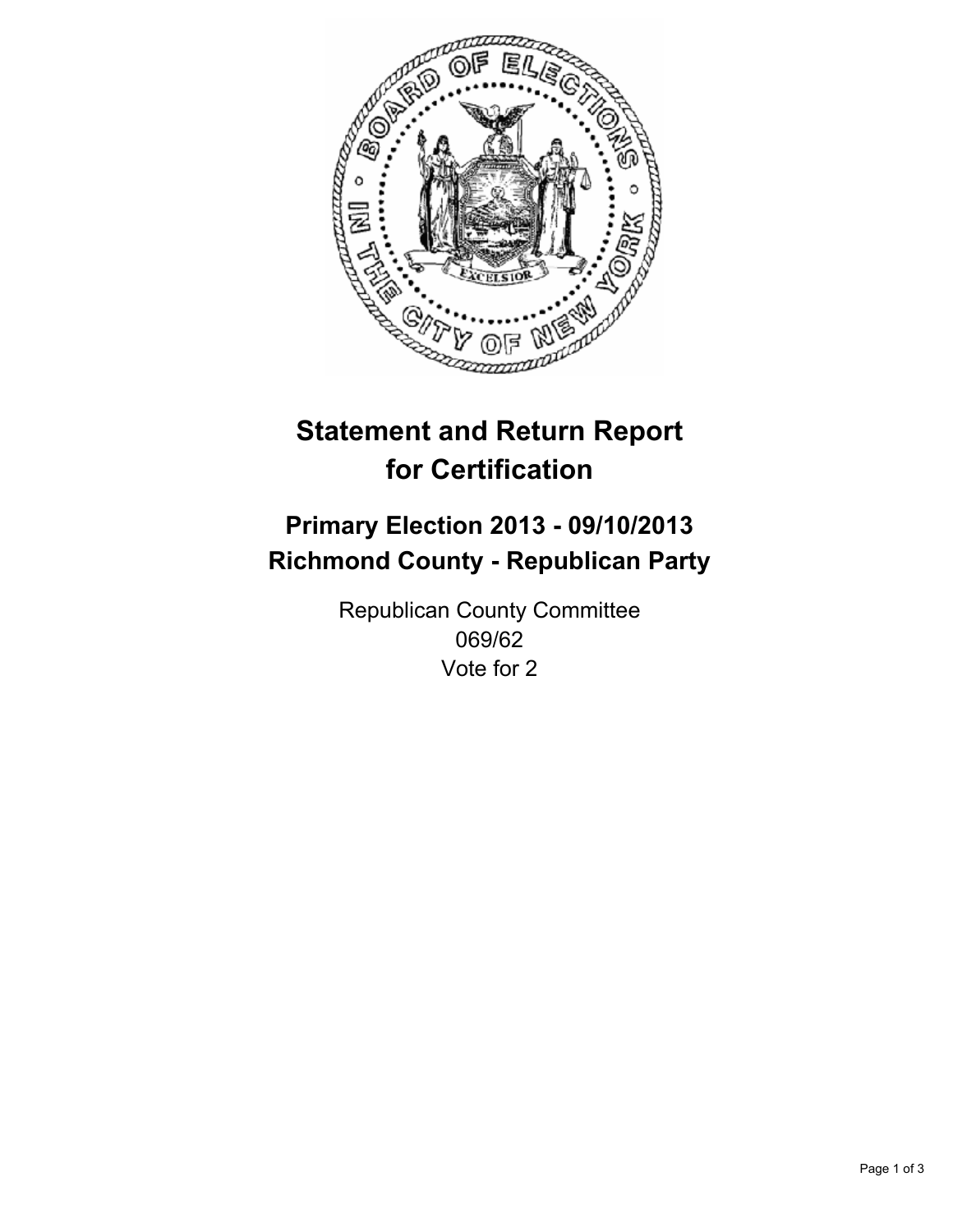

## **Assembly District 62**

| <b>EMERGENCY</b>     | 0  |
|----------------------|----|
| ABSENTEE/MILITARY    | 2  |
| <b>FEDERAL</b>       | 0  |
| SPECIAL PRESIDENTIAL | 0  |
| <b>AFFIDAVIT</b>     | 0  |
| MARIO BRUNO JR.      | 36 |
| ROBERT T. REILLY     | 12 |
| ROBERT J. REILLY     | 34 |
| <b>Total Votes</b>   | 82 |